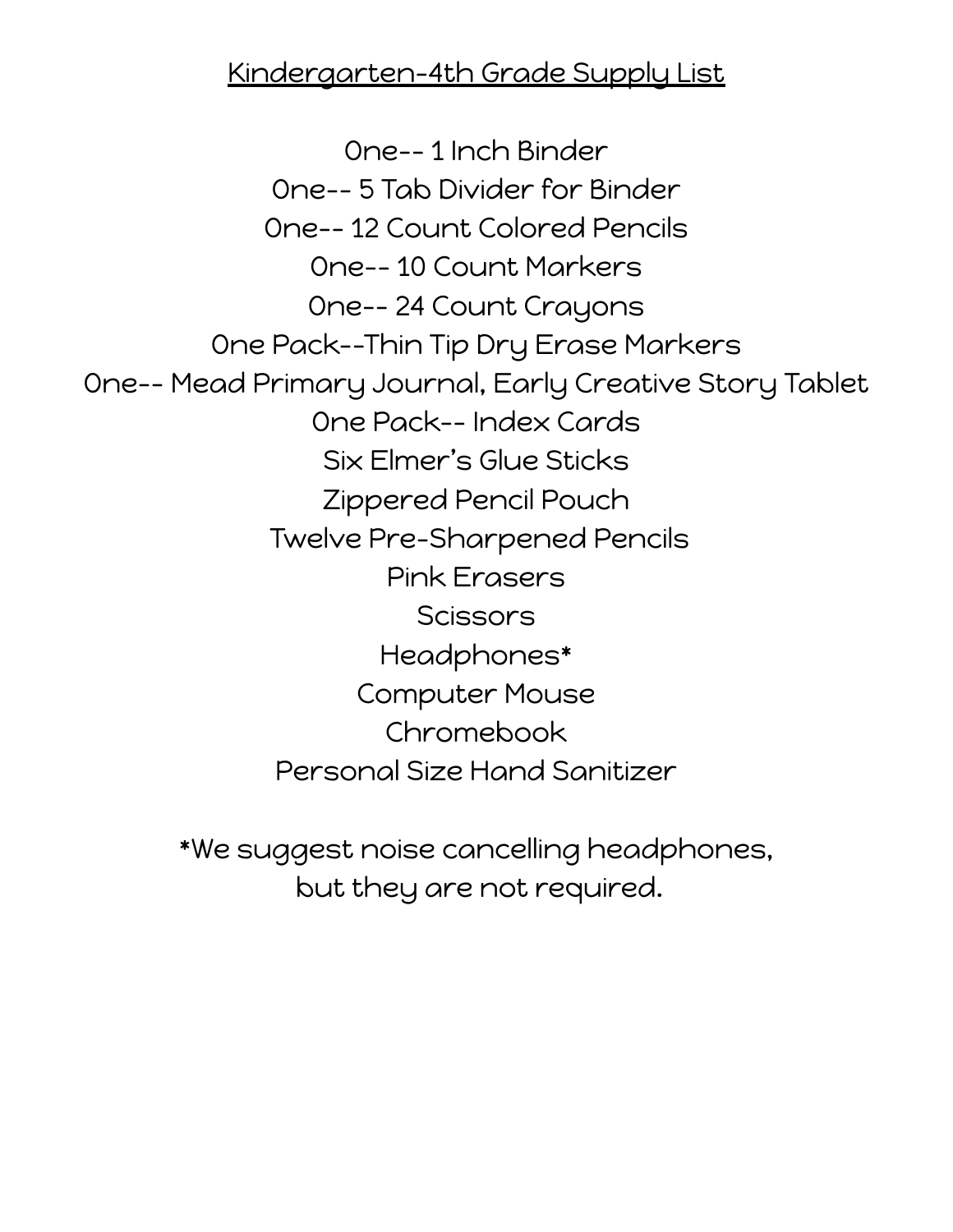## 5th-7th Grade Supply List

One-- 1.5 Inch Binder Four-- 2 Pocket Folders One-- 5-Subject Notebook One-- 12 Count Colored Pencils One-- 8 Tab Divider for Binder One-- 24 Count Crayons Two Packs-- Wide-ruled Loose Leaf Paper Personal Size Dry Erase Board Thin Tip Dry Erase Markers Zippered Pencil Pouch Black or Blue Pens Red Pens Mechanical Pencils Pink Erasers Highlighters Basic Calculator **Scissors** Headphones Computer Mouse Chromebook Personal Size Hand Sanitizer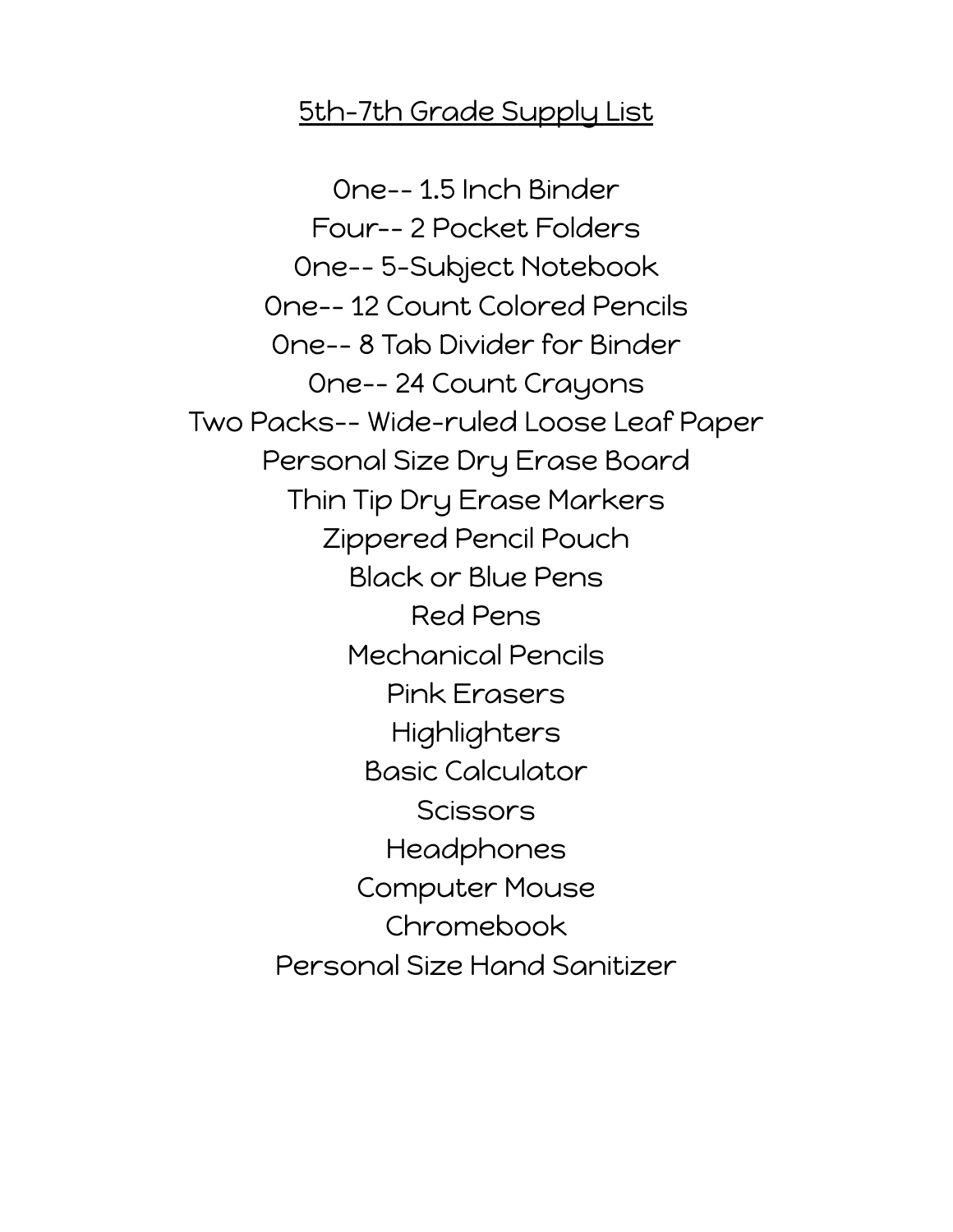## 8th Grade Supply List

One-- 1.5 Inch Binder Four-- 2 Pocket Folders One-- 5-Subject Notebook One-- 12 Count Colored Pencils One-- 8 Tab Divider for Binder One-- 24 Count Crayons Two Packs-- Wide-ruled Loose Leaf Paper Personal Size Dry Erase Board Thin Tip Dry Erase Markers Zippered Pencil Pouch Black or Blue Pens Red Pens Mechanical Pencils Pink Erasers Highlighters Scientific Calculator **Scissors** Headphones Computer Mouse Chromebook Personal Size Hand Sanitizer